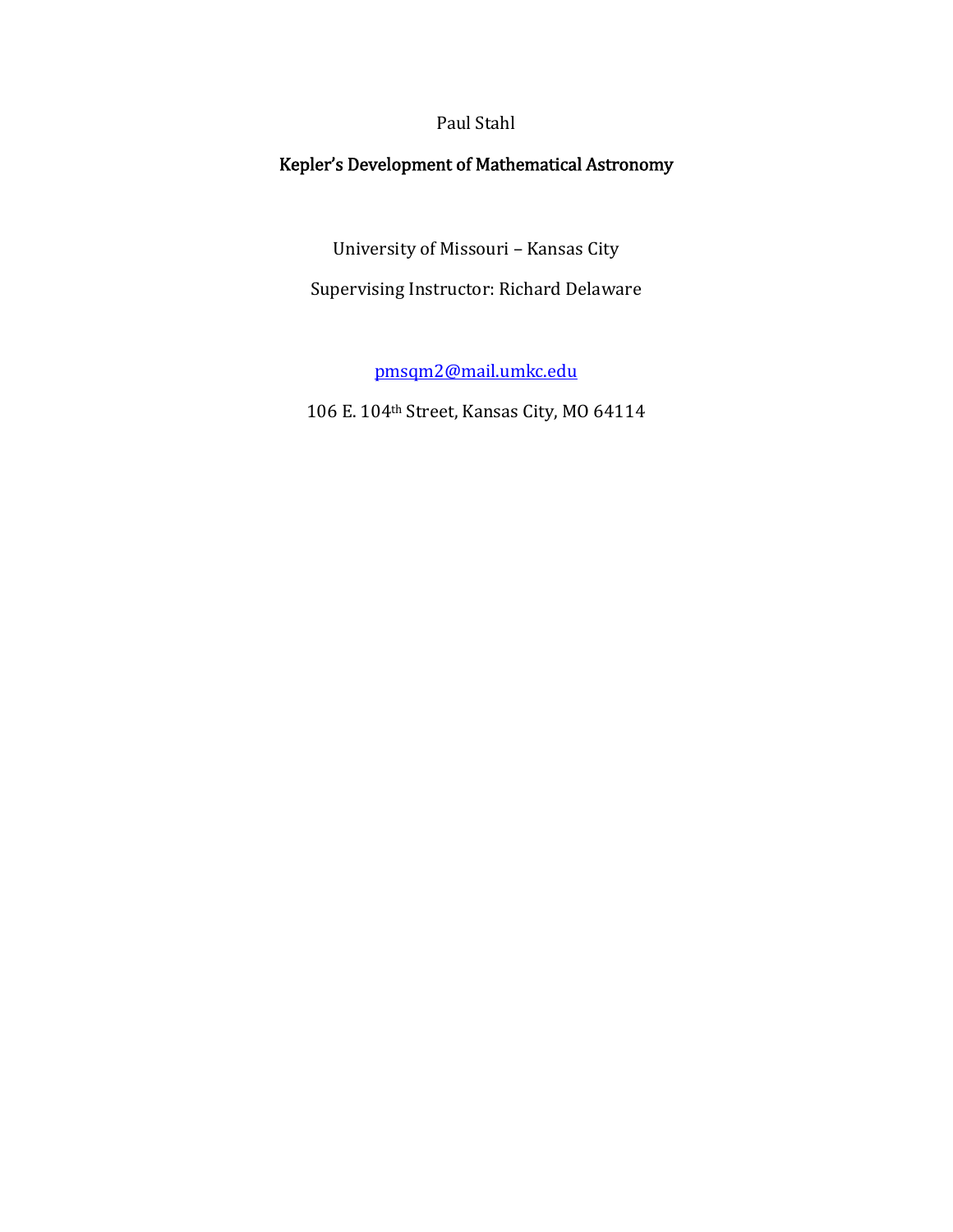Kepler's Development of Mathematical Astronomy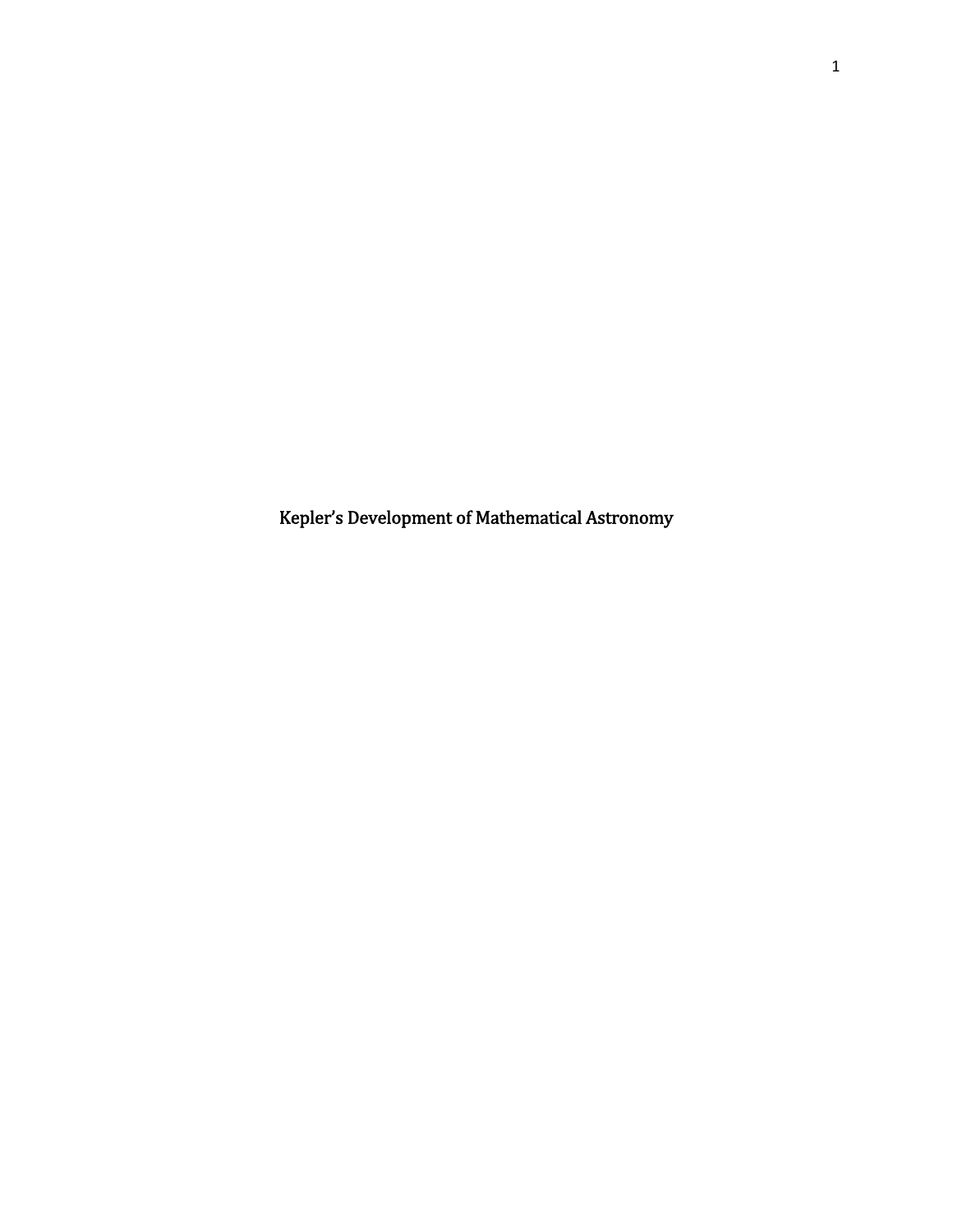Johannes Kepler was born in Germany on December 27<sup>th</sup>, 1571. At the age of 18, he attended the University of Tübingen where he would expand his skills as both a mathematician and astronomer  $[1, p. 23-46]$ . It was at Tübingen where Kepler was converted to Copernicanism: the view that the sun is at the center of the universe and its planets rotate around it in circular orbits [3, p. 357]. Kepler's first book was published in 1596 and was titled, *Mysterium Cosmographicum* [The Cosmographic Mystery]. In it, Kepler sought to answer scientific questions relating to Copernican cosmology and attempted to make sense of them through "the mind of the Creator" [10, p. 8].

Kepler's work with the Copernican system culminated in his publishing of *Epitome* Astronomiae Copernicanae (1618) [Epitome of Copernican Astronomy]. This work, released in three sections, showed his systematic and mathematical control over the theory of astronomy. Included in the text was the revolutionary idea that astronomy was actually a branch of physics  $[10, p. 1-2]$ . Kepler writes to the reader in Book IV of his *Epitome* that:

…This Fourth Book, which airs so many new and unthought of things concerning the whole nature of the heavens, -- so that you might doubt whether you were doing a part of physics or astronomy, unless you recognized that speculative astronomy is one whole part of physics  $[7, p. 1]$ .

With this framework in mind, I invite the reader to take a closer look at Kepler's work in the mathematics of astronomy, beginning with some preliminary information known during that time period.

[Preliminary One:]

It is clear from the Conics of Apollonius of Perga [circa 250-175 BCE]  $[6, p. 114]$  that the ellipse around which a circle is circumscribed, with the longer diameter of the ellipse as the common diameter, cuts all the ordinates to that diameter in the same ratio of the segments.  $[7, p. 226]$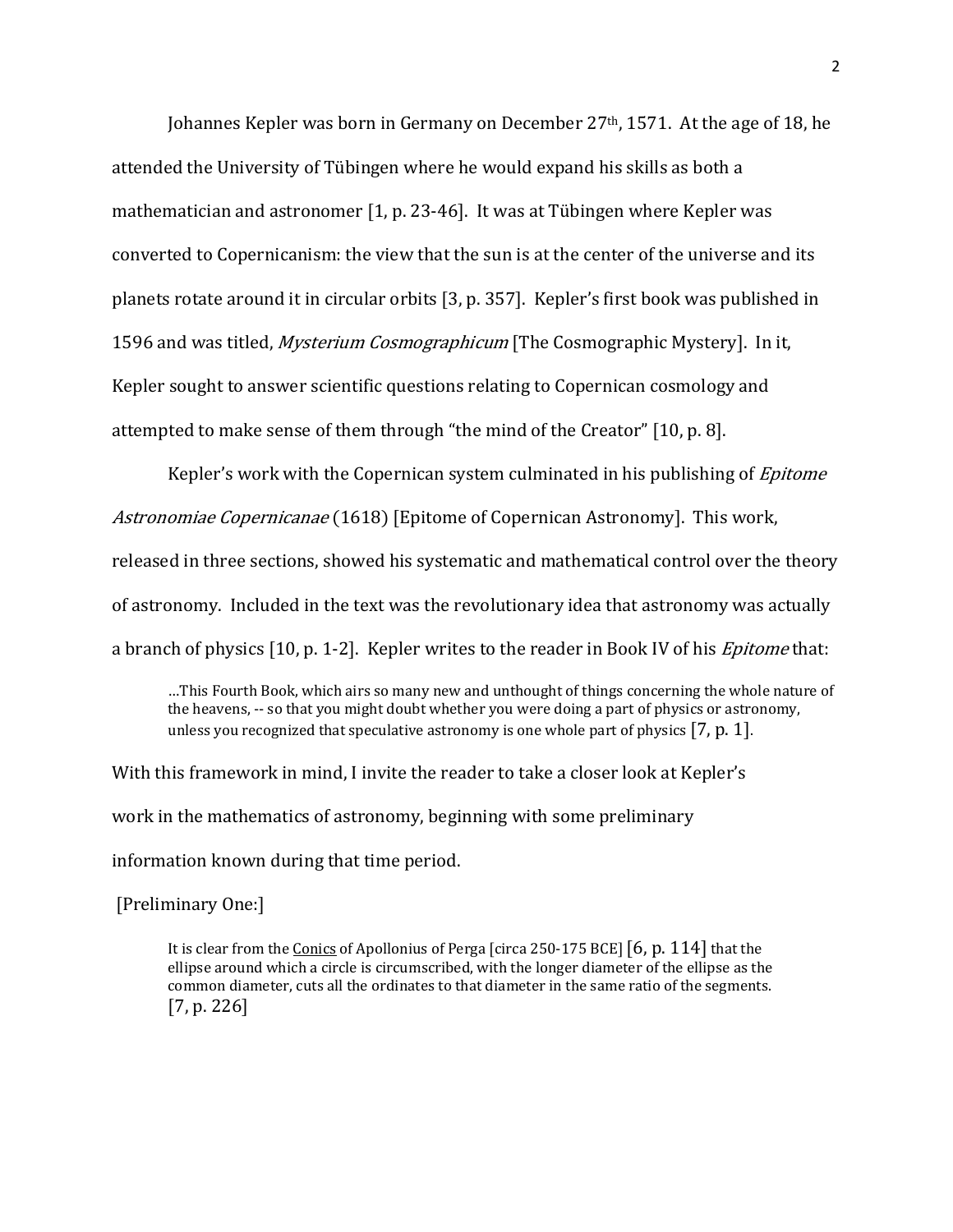From this point on, Kepler uses the term "eccentric circle," to describe the circle PDR which has center B and circumscribes the ellipse  $PER[4, p. 212-213]$ .



The ordinates of the diameter, PR, are the perpendicular line segments terminated by the diameter and the circle. Hence, in the picture below, lines KX, GF, DB, NA, and SY are examples of ordinates to the diameter, PR.

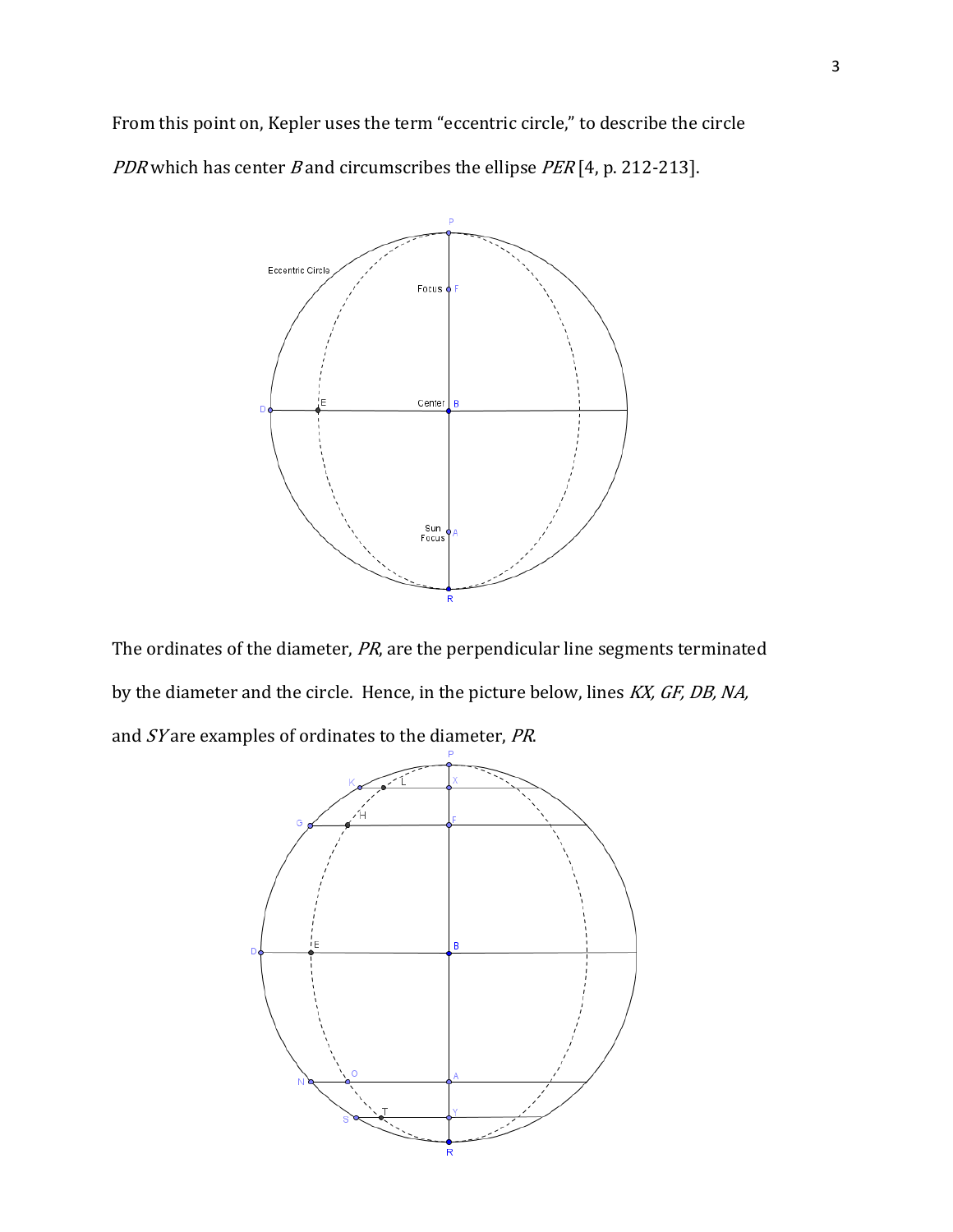[Preliminary One, continued]

If the lines KX, GF, DB, NA, and SY are ordinates applie[d] to PR, and if the curved line PLHEOTR is an ellipse, then necessarily as DB is to BE, so is GF to FH, so KX to XL, so NA to AO, and SY to YT  $[7, p. 227]$ .

This details a specific property of ellipses and eccentric circles which states that the ratios of an ordinate to the diameter, to the section of the ordinate cut off by the ellipse, are all equal.

Meaning,  $\frac{DB}{BE} = \frac{GF}{FH} = \frac{KX}{XL} = \frac{NA}{A0} = \frac{SY}{YT}$ . This can be shown geometrically, but for the

sake of brevity I will show a modern analytic representation of this property.

Suppose 
$$
\frac{x^2}{a^2} + \frac{y^2}{b^2} = 1
$$
, an ellipse, and  $x^2 + y^2 = a^2$ , the circle circumscribing

the ellipse, are given. Fix a point x on the diameter and then solve for  $y^2$  in both

Circle equations:  $x^2+y^2=a^2$ Ellipse  $\int y^2 = b^2 \left( 1 - \frac{x^2}{a^2} \right) = \frac{b^2}{a^2} (a^2 - x^2)$  $\int_{0}^{1} a^{2}y^{2} = a^{2} - x^{2}$ So, distance from the circle to the diameter  $=$   $\int_{\frac{b^2}{a^2}(a^2-x^2)}^{a^2-x^2}$  $=\sqrt{\frac{a^2}{b^2}}=\frac{a}{b}.$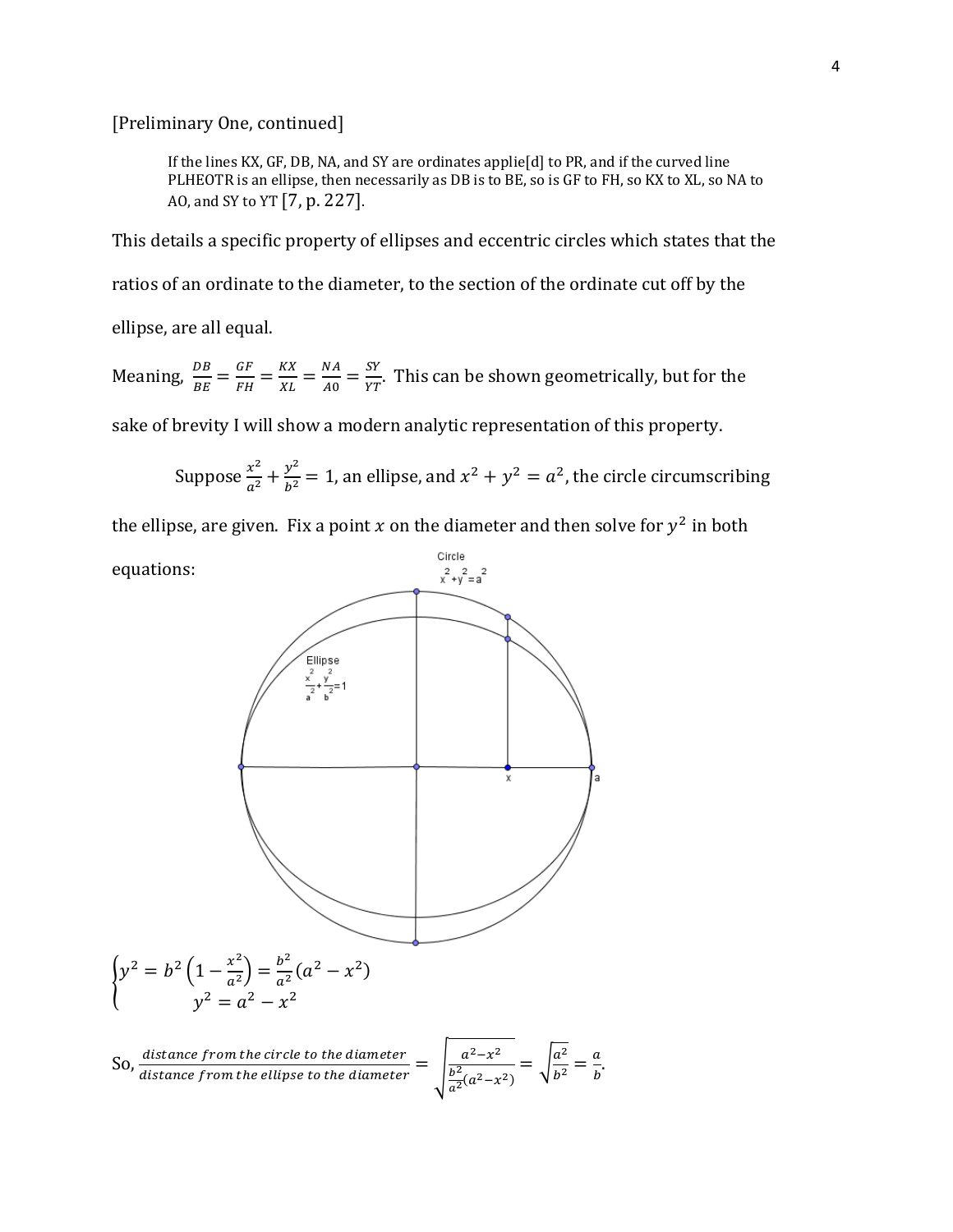Meaning, the ratios above are all equal to the constant value  $\frac{a}{b}$ .

[Preliminary Two:]

[a.] The ellipse has two points, from which it is described [drawn] as from centers; I am accustomed to call these two points the foci  $[7, p. 227]$ .

The term "foci" was first introduced by Kepler in his book Astronomiae Pars Optica, [The

Optical Part of Astronomy] which was published earlier in 1604 [2, p. 676]. We still use

this terminology today.

[b.] Accordingly if the lines drawn from the two foci to any point on the ellipse, or even the lines drawn from one focus to the points opposite the center of the ellipse, are added together, they are always equal to the longer diameter  $[major axis]$   $[7, p. 227]$ .



The sum  $L_1 + L_2$  is constant, no matter where point P is taken on the ellipse, even if P is on the

major axis. This constant distance is equal to the length of the major axis of the ellipse.

[c.] Hence when they [lines drawn from the two foci] are drawn to those points on the ellipse which are in [the] shorter diameter [minor axis] lying midway between the vertices, each of them is equal to the semidiameter [radius] of the  $[eccentric]$  circle  $[7, p. 227]$ .

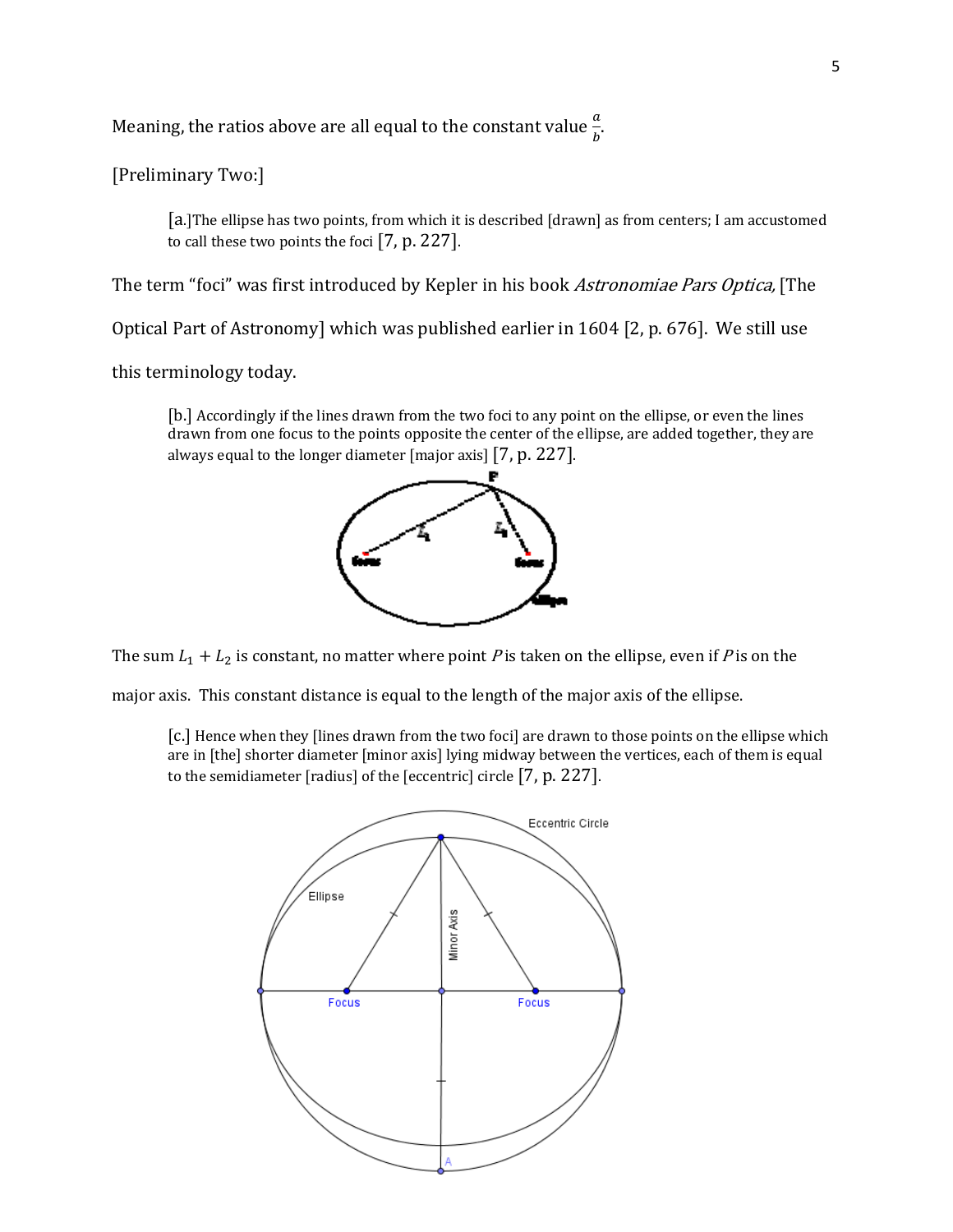Kepler's astronomical work combined his knowledge of mathematics with the planetary and lunar observations of his time. His primary source of astronomical data was made available to him by Tycho Brahe (1546-1601). Tycho's observations were the culmination of thirty years of work and were highly sought after during that time period for their unprecedented accuracy  $[3, p. 356]$ . Kepler set out to expand the science of astronomy, using these observations as a base for his work.

Kepler writes in Book V Part III of the *Epitome* that:

This is applied to the planets, as follows: we have said that observations bear witness [Tycho's observations consisted of data from 1551 to 1577  $[6, p. 446]$  that the planets are at a distance of the semidiameter of the eccentric circle [radius of the circle circumscribing the ellipse] from the sun, ‐‐ one focus of this ellipse, ‐‐ at a time when they have traversed exactly a quadrant of the orbit from apsis P  $\left[$  defined below $\left[ 7, p. 227 \right]$ .

This passage highlights a property of ellipses noted in Preliminary Two (c). Specifically, the distance from each focus to the point on the ellipse which also lies on the minor axis is equal to the semidiameter [radius] of the circle circumscribing the ellipse. In this passage, we are given that the planetary orbits are traced from the apsis  $P$ , which is defined as the point of greatest distance of a body from one of the foci of its elliptical orbit. Kepler uses the term "apsis  $P'$  referring exclusively to the point  $P$  which is the greatest distance from the focus indicating the sun's position, but to be clear, each ellipse has two apsis points depending on the focus in question. This is illustrated on the next page, where  $P_1$  is the point of greatest distance [apsis] from the focus  $F_1$ . Similarly,  $P_2$  is the apsis of the focus  $F_2$ .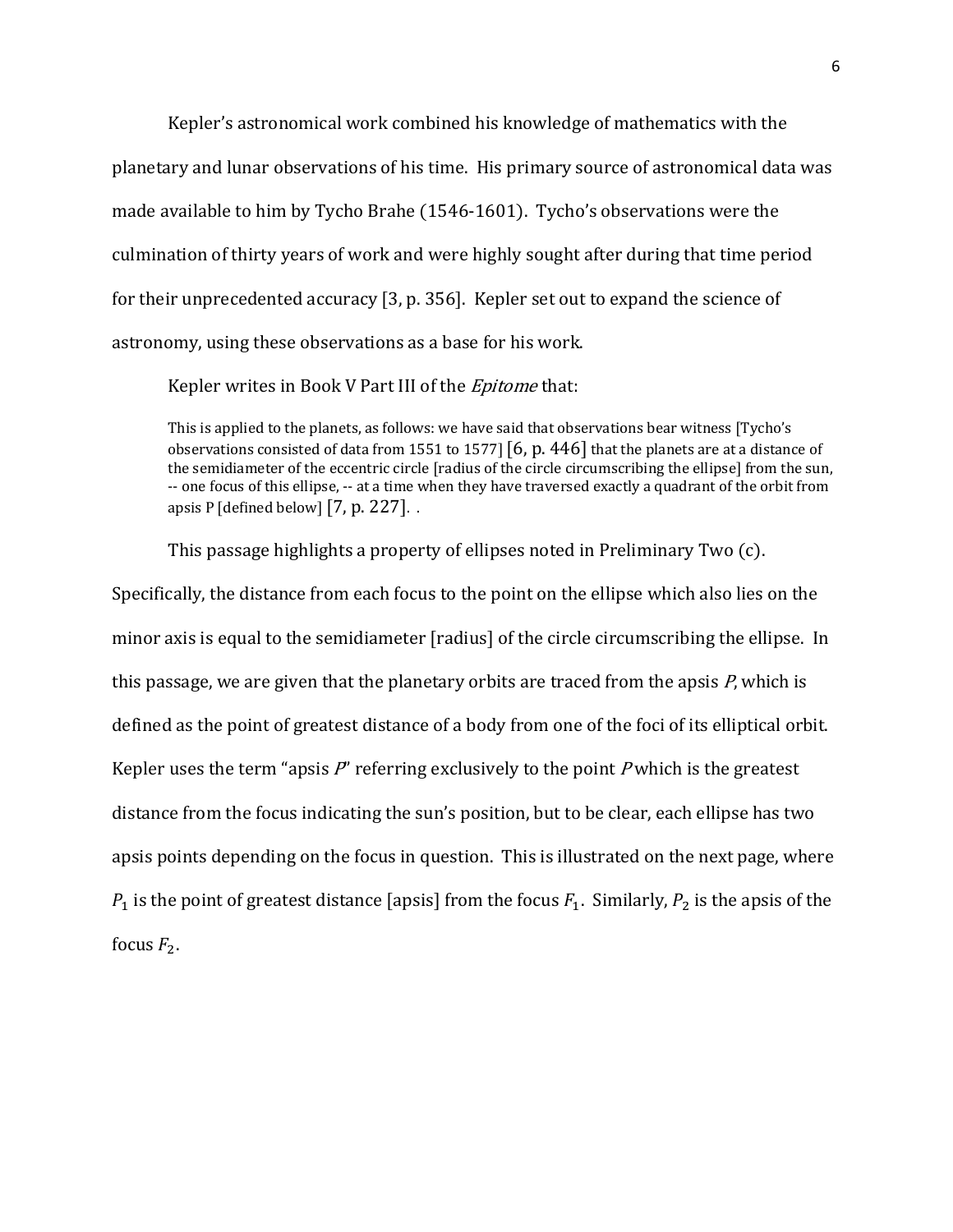

The passage also says that the planet is "at a distance of the semidiameter of the eccentric circle from the sun" when it has "traversed exactly a quadrant of the orbit from apsis P." This means that when the planet lies on the minor axis of the ellipse, the distance from the planet to the sun  $[AE]$  is equal to the radius of the circle.

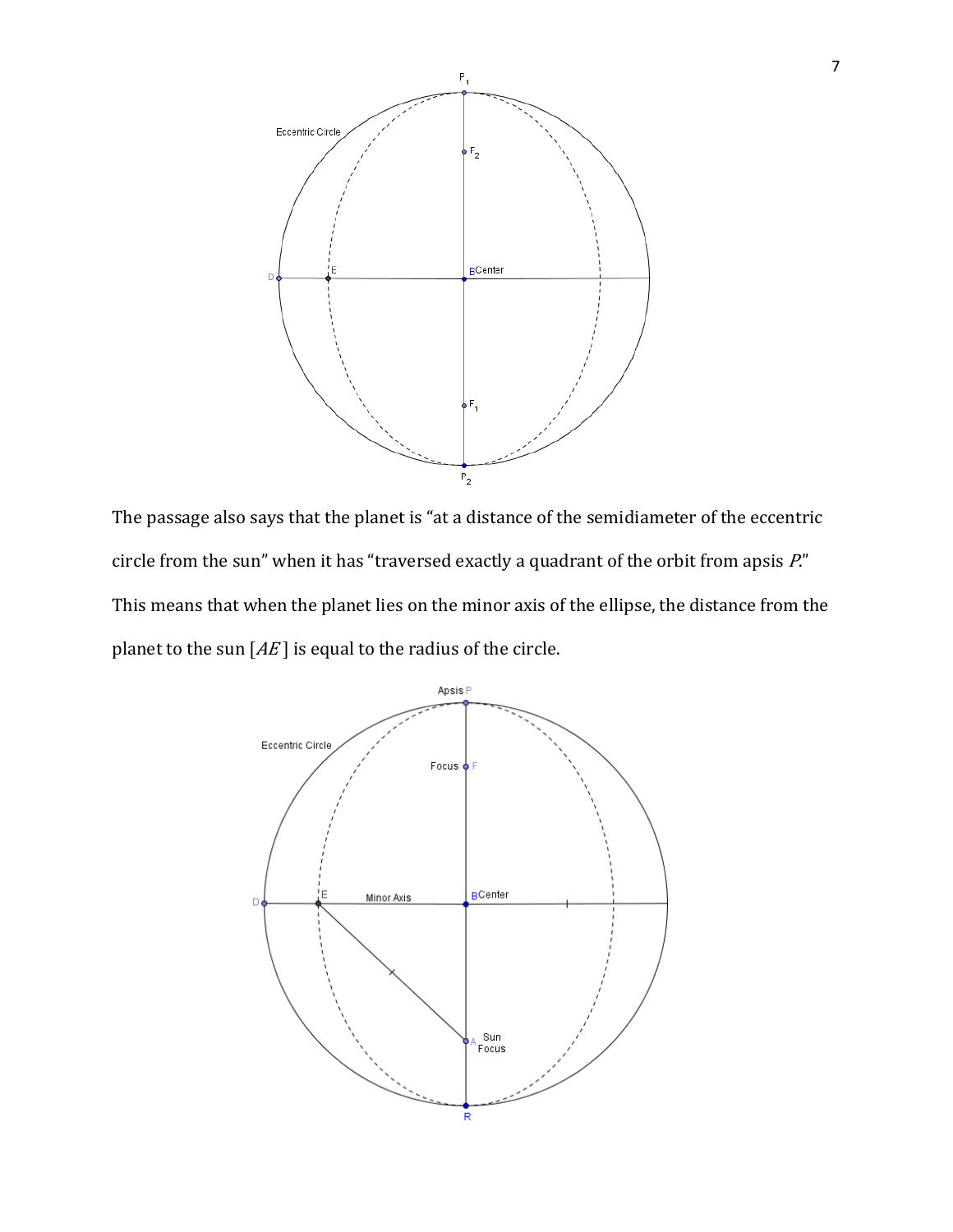Hence, by Preliminary Two (c) we know that "observations bear witness" to the fact that the sun is one of the foci of the ellipse created by tracing the orbit of any of the planets.

Following the previous passage, Kepler makes a series of constructions and claims that further apply properties of an ellipse to the planetary orbits being observed. From these constructions and claims, Kepler is able to develop many facts relating to planetary orbits which will eventually lead him to form his laws of planetary motion. Due to the volume of his work, I will highlight only one section from his *Epitome*, in order to provide some insight and understanding to the methods and style that Kepler employed during his investigation of the orbits of the planets.

The passage below was translated from Latin to English by Charles Glenn Wallis and is taken directly from Book V of Kepler's *Epitome* [7]. It begins with a construction, which is illustrated further on, from which a claim is made and proved. Kepler writes:

Let there be described a new figure, namely, with center B, the circle PDR, to which the ellipse should be tangent. Let PR be the longer diameter of the ellipse [the major axis of the ellipse], and on PR let A be a focus, or the place of the sun [this follows from the preliminary above showing that Kepler's observations bear witness to the sun being one focus of the ellipse]  $[7, p. 228]$ .

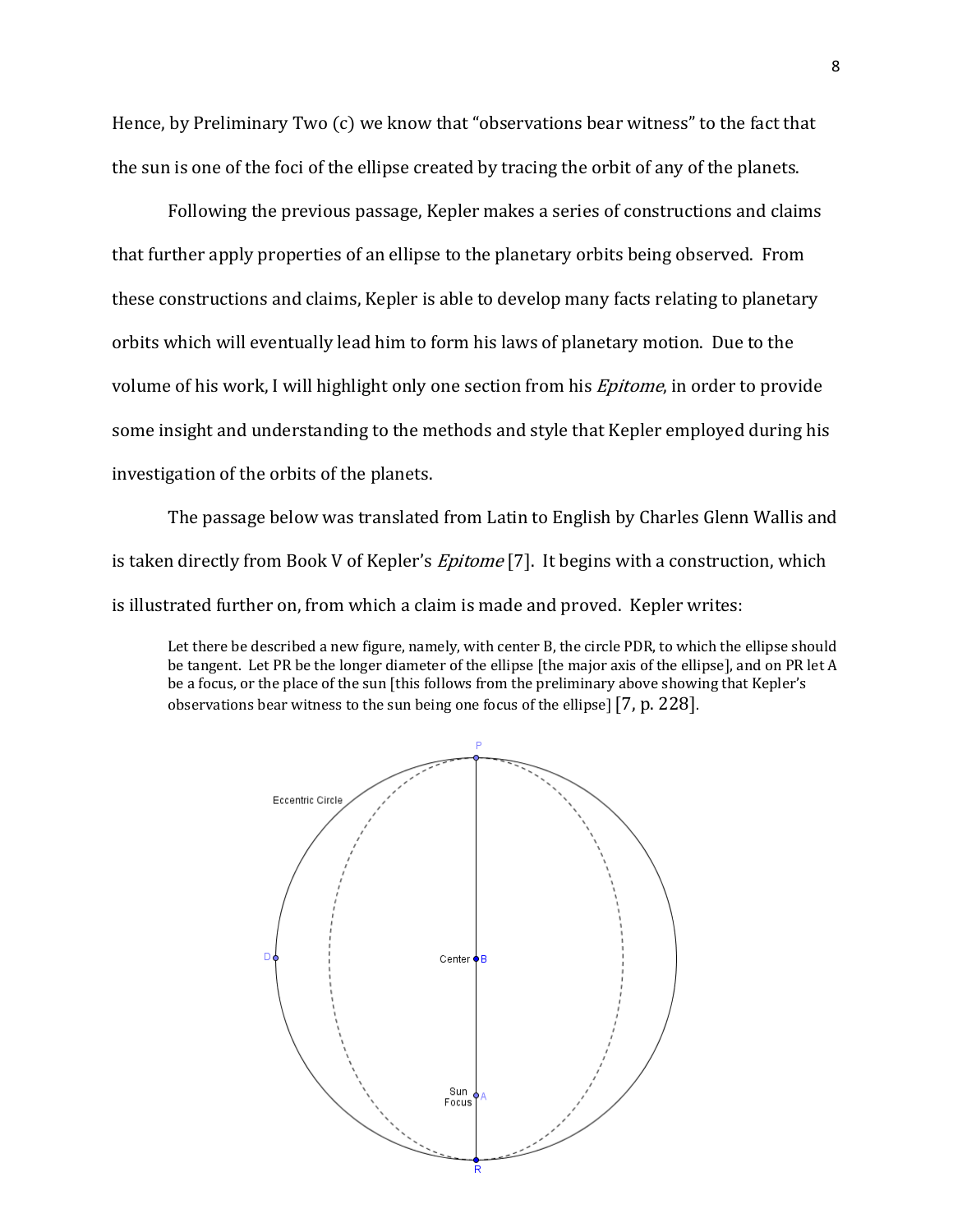Now let DT be drawn through [the center] B perpendicular to PR; the shorter diameter [minor axis of the ellipse] will be on DT.



And because BA the eccentricity [the focal distance, meaning the distance from the focus to the center of the ellipse] is half of the libration [defined below] the same quantity goes to the complete quadrant.

The libration is the maximum distance a planet on the ellipse can get from a focus minus

the minimum distance a planet can get from a focus. This distance is twice the focal

distance.

Therefore the planet falling upon line DB [midway between the two vertices] will be less distant from the sun than at P, and the difference will be equal to BA. Therefore it will have a distance equal to the magnitude PB  $[$ by Preliminary 2 $(c)$ ].

Wherefore let an interval equal to PB be extended from A to DB, and let its terminus be E [hence, $AE = PB$ ].

Accordingly the orbit of the planet will cut DB at E.

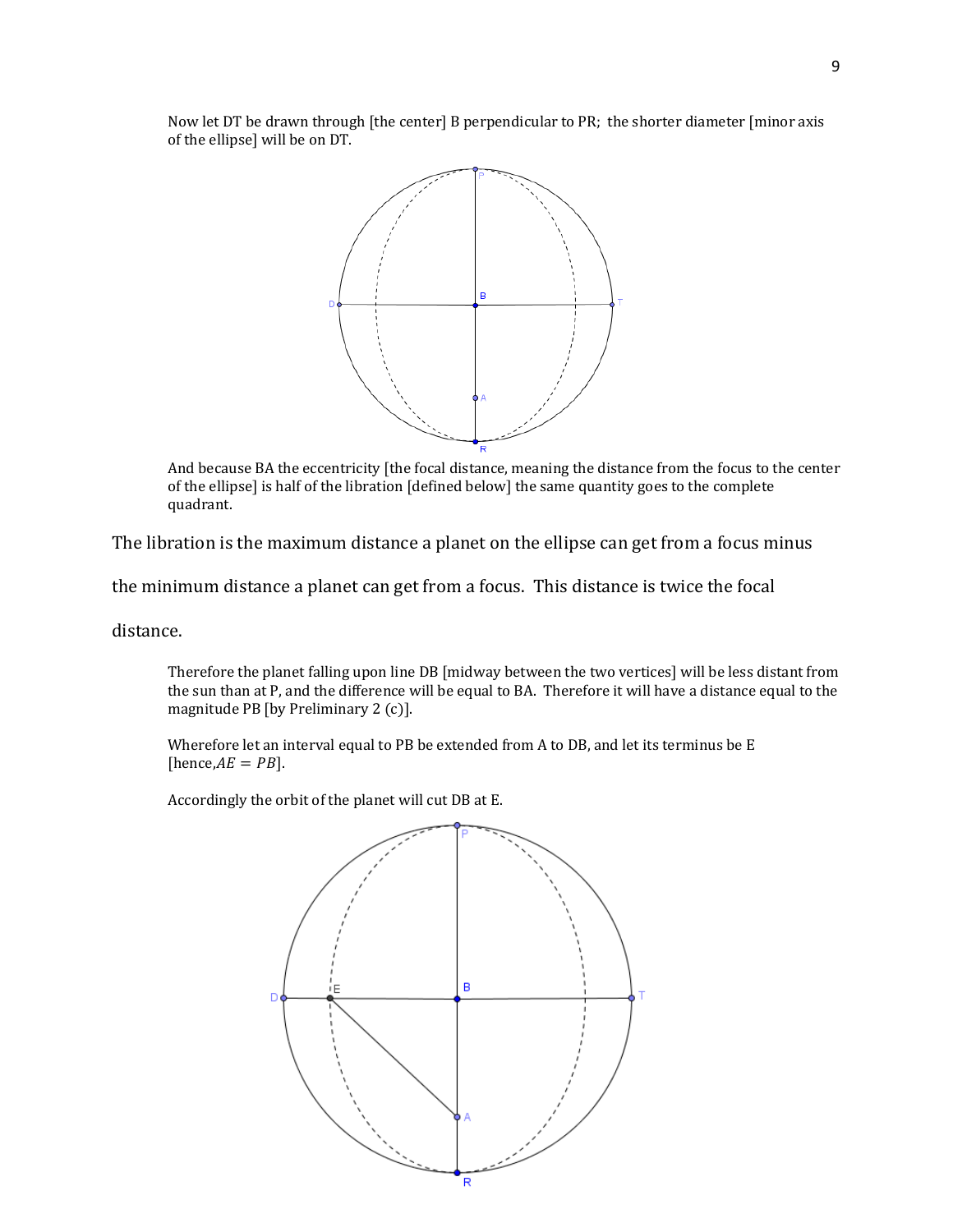Again let there be taken PG an [arbitrary] arc of the circle, and GF its ... ordinate [to the diameter].



 $(\star)$  Accordingly make BP [the radius] be to PF as BA half of the libration [the focal distance] is to the part belonging to PG [HF-PF].  $\left[\text{Meaning}, \frac{BP}{PF} = \frac{BA}{HF-PF}\right]$ .

And when that [part] has been subtracted from AP [the difference HF-PF is subtracted from the distance of the focus A to its apsis P], let the remainder be extended from A to GF, and let its terminus fall upon H.

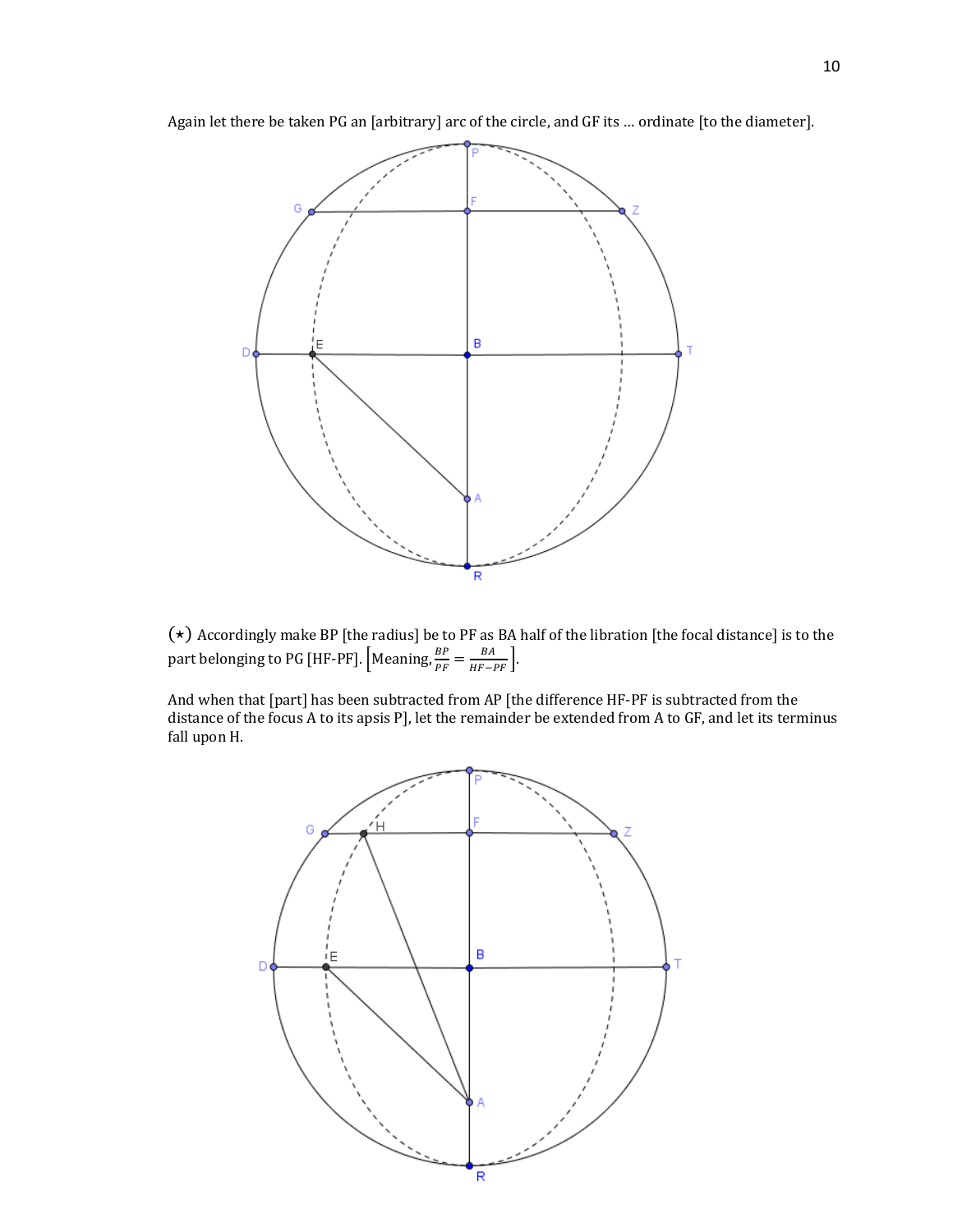For let square GIOF be described on GF, but square HK on HF, -- so that gnomon HIK is made. The gnomon  $H/K$  is the shaded region below that is created by removing the square on  $HF$ from the square on GF.



Then let GA and GB be joined and let the perpendicular AC be drawn to GB continued.

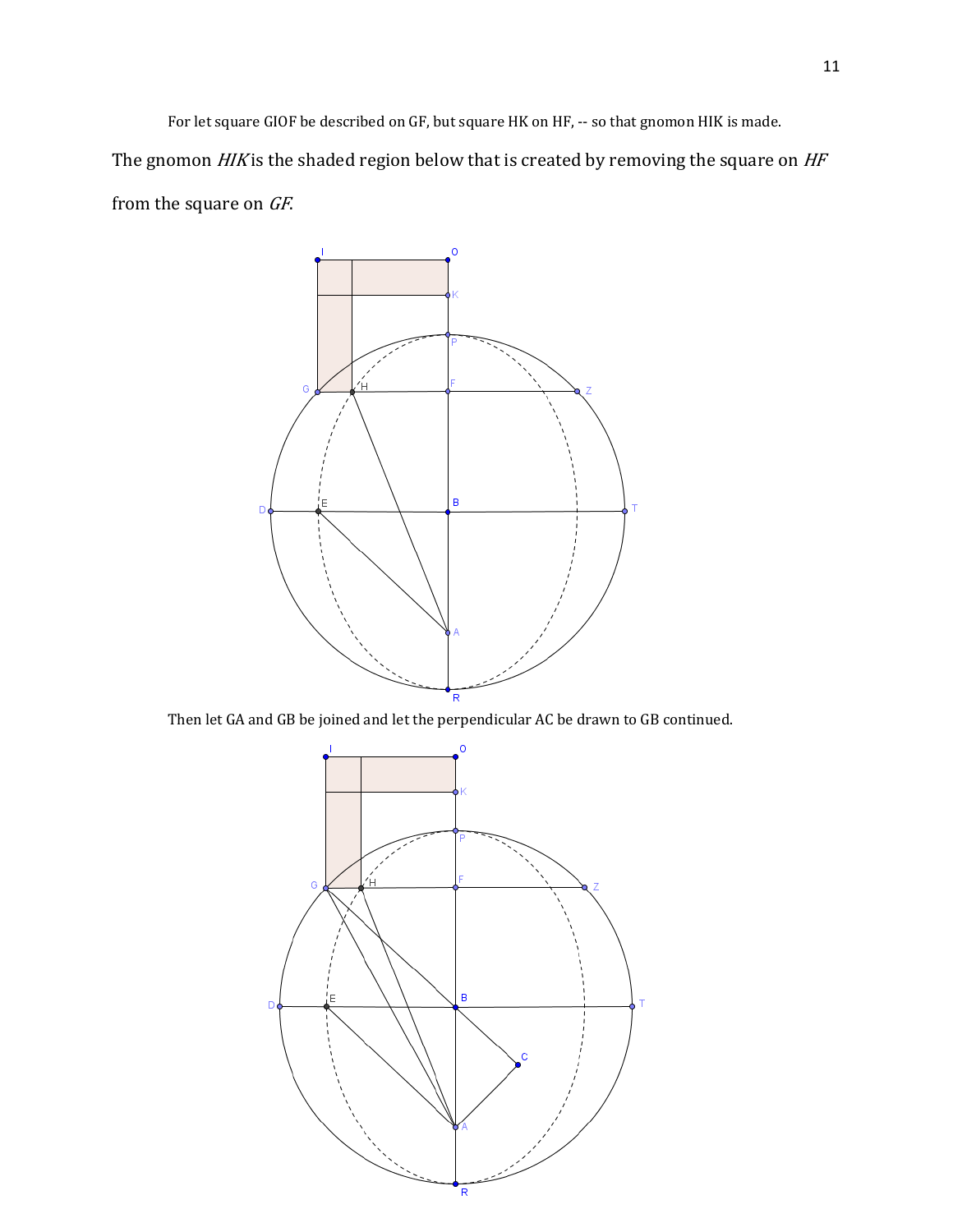[Claim:] I say in the first place that the square on AC is equal to the gnomon HIK.

[Proof:]

For because, as BP is to PF, so is BA to the difference between lines AP and AH  $\left[\frac{BP}{PF} = \frac{BA}{AP-AH}$ , by  $(\star)\right]$ . Wherefore also as BP is to BF so is BA to the excess of AH over BP  $\left[\frac{BP}{BF} = \frac{BA}{AH-BP}\right]$ .

The equality  $\frac{BP}{BF} = \frac{BA}{AH-BP}$  can be easily found using (\*) as follows:

Invert  $\frac{BP}{PF} = \frac{BA}{AP - AH}$  to get  $\frac{PF}{BP} = \frac{AP - AH}{BA}$ . Substituting  $PF = BP - BF$  and  $AP = BA + BP$  into

 $\frac{PF}{BP} = \frac{AP - AH}{BA}$  yields  $\frac{BP - BF}{BP} = \frac{BA + BP - AH}{BA}$ . Thus,  $1 - \frac{BF}{BP} = 1 - \frac{AH - BP}{BA}$ . Simplifying gives us

 $\frac{BF}{BP} = \frac{AH-BP}{BA}$ . By inverting this equality we obtain  $\frac{BP}{BF} = \frac{BA}{AH-BP}$ , as desired.

But too as BP or GB  $[BP = GB$  since they are both radii of the eccentric circle] is to BF, so is BA to BC, because the right triangles GFB and ACB have their vertical angles GBF and ABC equal [congruent].

So,  $\frac{GB}{BF} = \frac{BP}{BF} = \frac{BA}{BC}$ .

Therefore BC is equal to the portion whereby AH exceeds BP.

This means  $BC = AH - BP$ , since  $\frac{BA}{BC} = \frac{BP}{BF} = \frac{BA}{AH - BP}$ .

But GC also exceeds BP. i.e., BG, by this same portion BC. Wherefore

GC and HA are equal.

Here Kepler adds that  $GC - BP = BC$ . We can substitute  $AH - BP$  in for BC and get

 $GC - BP = AH - BP$ . Hence,  $GC = AH$ . This fact will be useful later on in showing that

gnomon  $H/K$  is equal in area to the square on AC.

But if the square on the straight line GC and the square on the perpendicular AC are added together, they are equal to the square on the straight line GA [by the Pythagorean Theorem,  $GC^2 + AC^2 = GA^2$ , in right triangle  $GCA$ ]. But, on the other hand, if the square on AF and the square on FG are added together, they are equal to the square on the same GA  $[AF^2 + FG^2 = GA^2$ , in right triangle AFG, Therefore the sum of the two squares on GF and FA is equal to the sum of the squares on GC and CA [by substitution,  $AF^2 + FG^2 = GC^2 + AC^2$ ].

Therefore if the square on GC is subtracted from this second sum, the square AC is left; and if from the first sum the square on line AH, -- which is equal to GC --, i.e., the two squares, on AF and on FH, viz., square HK, are subtracted, the gnomon HIK is left.

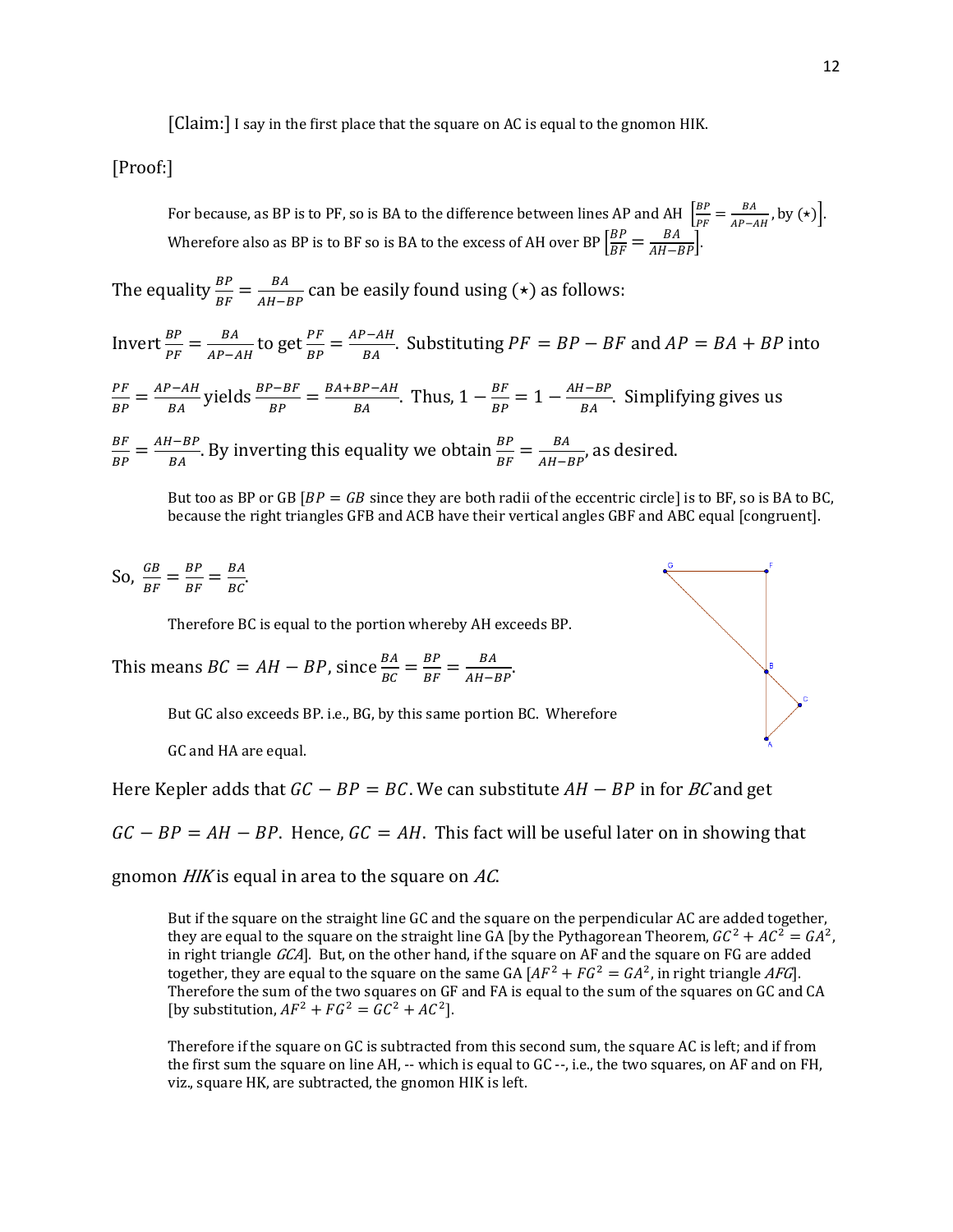Kepler now uses the previously derived fact that  $GC = AH$ . He subtracts the square of GC on the right hand side of  $AF^2 + FG^2 = GC^2 + AC^2$  and he subtracts the square of AH on the left hand side. This gives us  $AF^2 + FG^2 - AH^2 = AC^2$ , or as Kepler says, "the square on AC is left." When Kepler says "the two squares, on  $AF$  and on  $FH$ , viz., square  $HK$ " he is referring to the right triangle *HFA*. From the Pythagorean Theorem,  $HA^2 = AF^2 + FH^2$  so  $AF^2 - AH^2 = -FH^2$ . Substituting this into the left hand side of  $AF^2 + FG^2 - AH^2 = AC^2$ gives us  $FG^2 - FH^2 = AC^2$ . Thus, the area of the gnomon *HIK* is equal to the square on  $AC$ 

The proof of this claim gives us a taste of the style used by Kepler in his *Epitome*. Following this proof, Kepler proposes and justifies similar statements relating to other properties of the eccentric circle and the ellipse. These properties, along with the astronomical observations available at the time, led Kepler to many unique physical theories on the orbits of the planets; most notably his three laws of planetary motion [9, p. 7]. Kepler's *Epitome* was avidly read by his contemporaries and successors primarily for its astronomical content, though initially it was received with mixed reviews [3, p. 359]. A sample of the criticism given at that time came from a Professor of Mathematics at Danzig, named Peter Crüger. In 1622, Crüger wrote:

I have received the fourth book of Kepler's astronomy… The Poet says that to read a thing ten times is pleasing. But this work I do not yet understand after reading it a hundred times. The author seems as usual, to obscure the matter deliberately. However, I will study all these things later at leisure with my whole strength, though I do not see what use this will be. These theories are based upon uncertain foundations and mere guesswork  $[9, p. 8]$ .

Other critics offered similar views until 1627, when Kepler published Tabulae Rudolphinae [the Rudolphine Tables]. The *Rudolphine Tables* was comprised of explanations of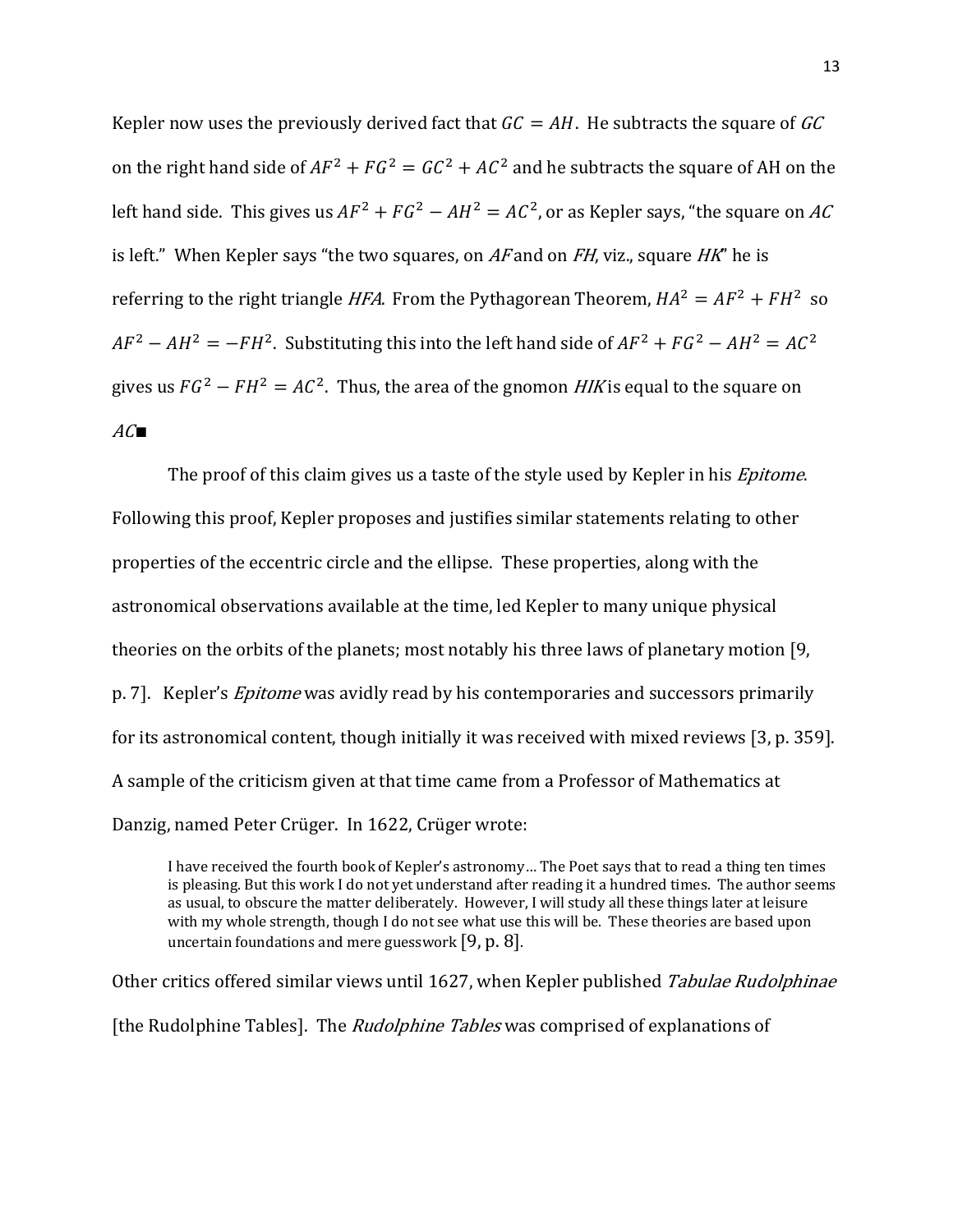improved methods of observation and the numerical tables that accompanied such work.

In his untitled review of Tabulae Rudolphinae, Gingerich writes:

When Kepler became an astronomer in the closing years of the sixteenth century, he found a science which planetary predictions typically erred by several degrees on the sky; the legacy of the Rudolphine tables was a prediction scheme nearly fifty times more accurate. For Kepler these tables were the proof of the pudding, the substantiation of his laws of planetary motion. He called them "my chief astronomical work"  $[5, p. 125]$ .

The accuracy of Kepler's tables cleared up many of the issues held against his *Epitome* and

laws of planetary motion. This is evidenced by a follow-up letter from Peter Crüger,

written in 1629 after receiving Kepler's tables:

I am wholly occupied with trying to understand the foundations upon which the Rudolphine rules and tables are based, and I am using for this purpose the Epitome of Astronomy previously published by Kepler as an introduction to the tables. This epitome which previously I had read so many times and so little understood and so many times thrown aside, I now take up again and study with rather more success seeing that it was intended for use with the tables and is itself clarified by them…I am no longer repelled by the elliptical form of the planetary orbits; Kepler's proofs, in his Astronomia *Nova* have convinced me  $[9, p. 8]$ .

Kepler's unique vision and treatment of astronomy provided a firm base for which

later minds could expand the modern version of the science. His work was accepted and

remained one of the most reliable sources of astronomy for many decades preceding the

great *Principia*, by Isaac Newton [10, p. 1]. Kepler wrote in his poetic epitaph,

Mensus eram coelos, nunc terrae metior umbras Mens coelestis erat, corporis umbra iacet.

I measured the skies, now the shadows I measure Skybound was the mind, earthbound the body rests  $[8, p. 427]$ .

He passed away on November  $15<sup>th</sup>$ , 1630, but his work and legacy is still remembered to

this day.